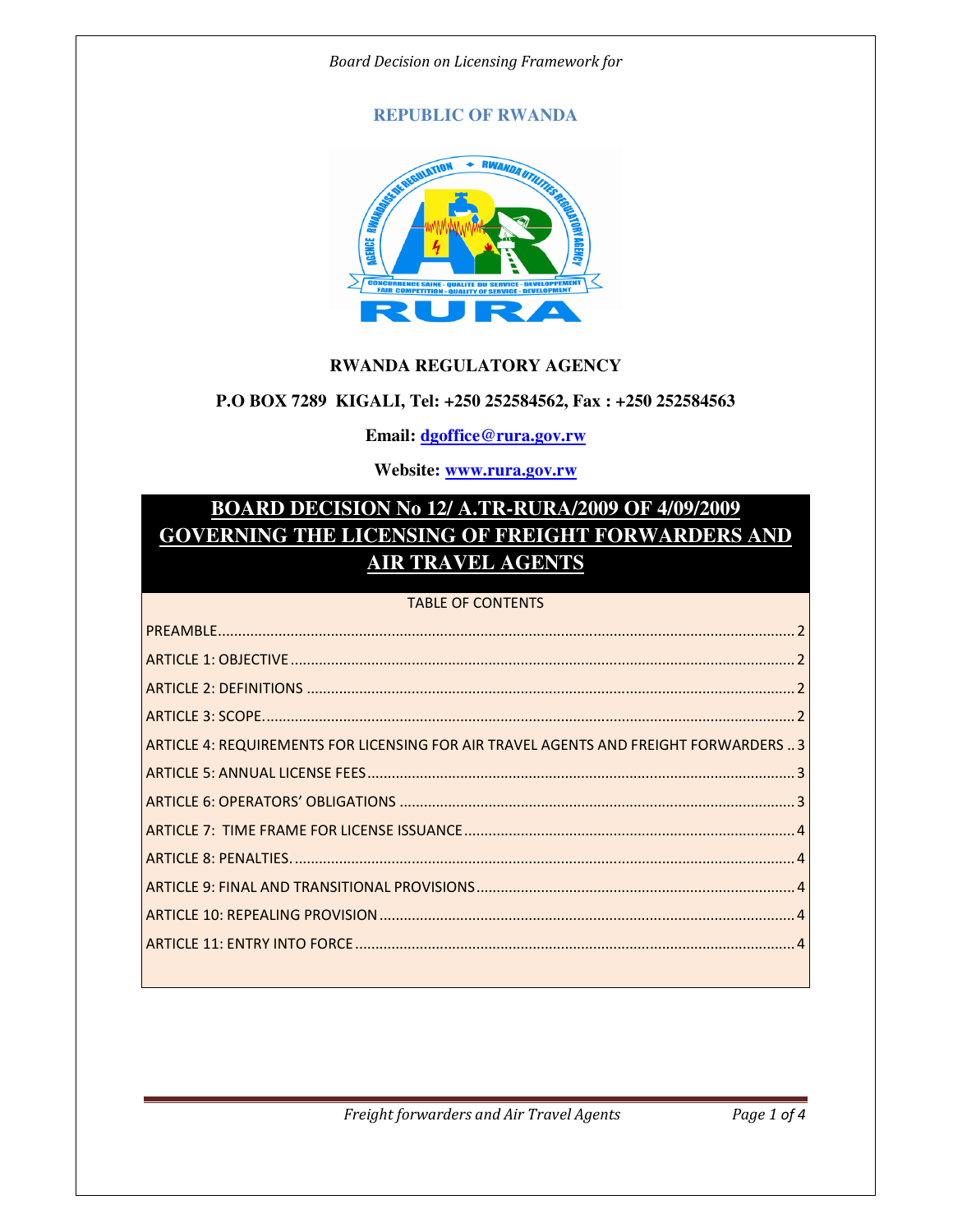# PREAMBLE

The Regulatory Board, in its meeting of the  $04<sup>th</sup>$  September 2009;

Given the law  $n^{\circ}$  39/2001 of 13<sup>th</sup> September 2001 establishing an Agency for the regulation of certain public Utilities; especially in its articles; 1, 2, 3, 5 and 6;

Considering the importance of organization of Transport sector in the Country;

After consultation meetings with representatives of Freight forwarders and Air Travel Agents on the  $07<sup>TH</sup>$  July 2009 and the 15<sup>th</sup> July 2009;

And whereas upon a due consideration and deliberation in its session of the Board Decision No 12/A.TR-RURA/2009;

# **ORDERS:**

# ARTICLE 1: OBJECTIVE

This Board Decision is aimed to provide a licensing framework for Air travel agents and freight forwarders.

# ARTICLE 2: DEFINITIONS

In this Board decision:

1. **Travel agents** means a person carries on business as a travel agent if the person carries on a business (whether or not in the course of, or as incidental to, or in connexion with, any other business) of Selling tickets entitling another person to travel, or otherwise arranging for another person a right of passage, on a conveyance other than a prescribed conveyance, is within Rwanda.

2. A **freight forwarder**, if the person carries on a business (whether or not in the course of, or as incidental to, or in connexion with, any other business) of:

- a) Advising and assisting clients on how to move goods (cargo) from one destination to another by air,
- b) Transporting goods (cargo) for clients by air.

# ARTICLE 3: SCOPE.

This Board Decision governs both freight forwarders and Air Travel Agents operating or wishing to operate in remunerated Air transport sub sector in Rwanda.

Freight forwarders and Air Travel Agents Page 2 of 4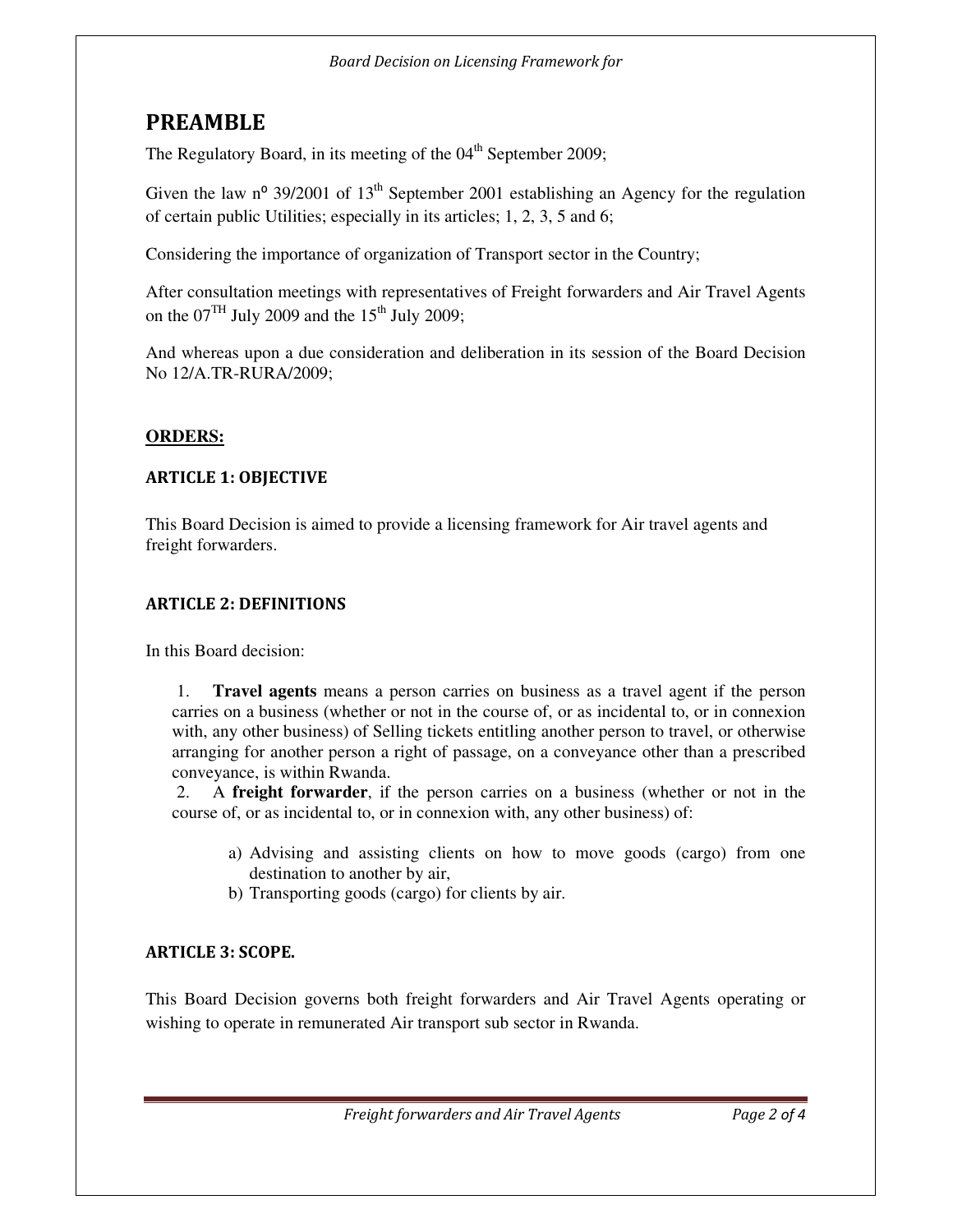# ARTICLE 4: REQUIREMENTS FOR LICENSING FOR AIR TRAVEL AGENTS AND FREIGHT FORWARDERS

Every Air travel agent and freight forwarder must fulfil the following application requirements;

- a) Fill an application form;
- b) Trade register indicating the activities in the transportation network performed by the applicant ;
- c) Business plan;
- d) Mention the Location of business;
- e) A fifty thousand (50,000Rwf) receipt for registration of new entrants, paid on A/c **n o 120.11.27** of RURA in the National Bank of Rwanda (B.N.R );
- f) If the Air travel agent/Freight forwarder is not an individual (sole proprietorship) business, must provide Memorandum and Article of Association.

# ARTICLE 5: ANNUAL LICENSE FEES

The Operators licensed under this Board Decision shall pay the annual License fee of **200.000 Frw** payable on A/C **n o 120.11.27** of RURA in the National Bank of Rwanda (B.N.R)

## ARTICLE 6: OPERATORS' OBLIGATIONS

The operators licensed under this Board decision shall:

- a) Submit to RURA the fixed price of the recognised service, (Freight forwarders/Air Travel Agents) provided to their customers.
- b) Abide by the rules and regulations governing their operations;
- c) Bear a logo differentiating it from other operators Licensed in Rwanda and in the Region;
- d) Submit to RURA the annual Financial reports;
- e) Submit any changes that are mentioned in License requirements.